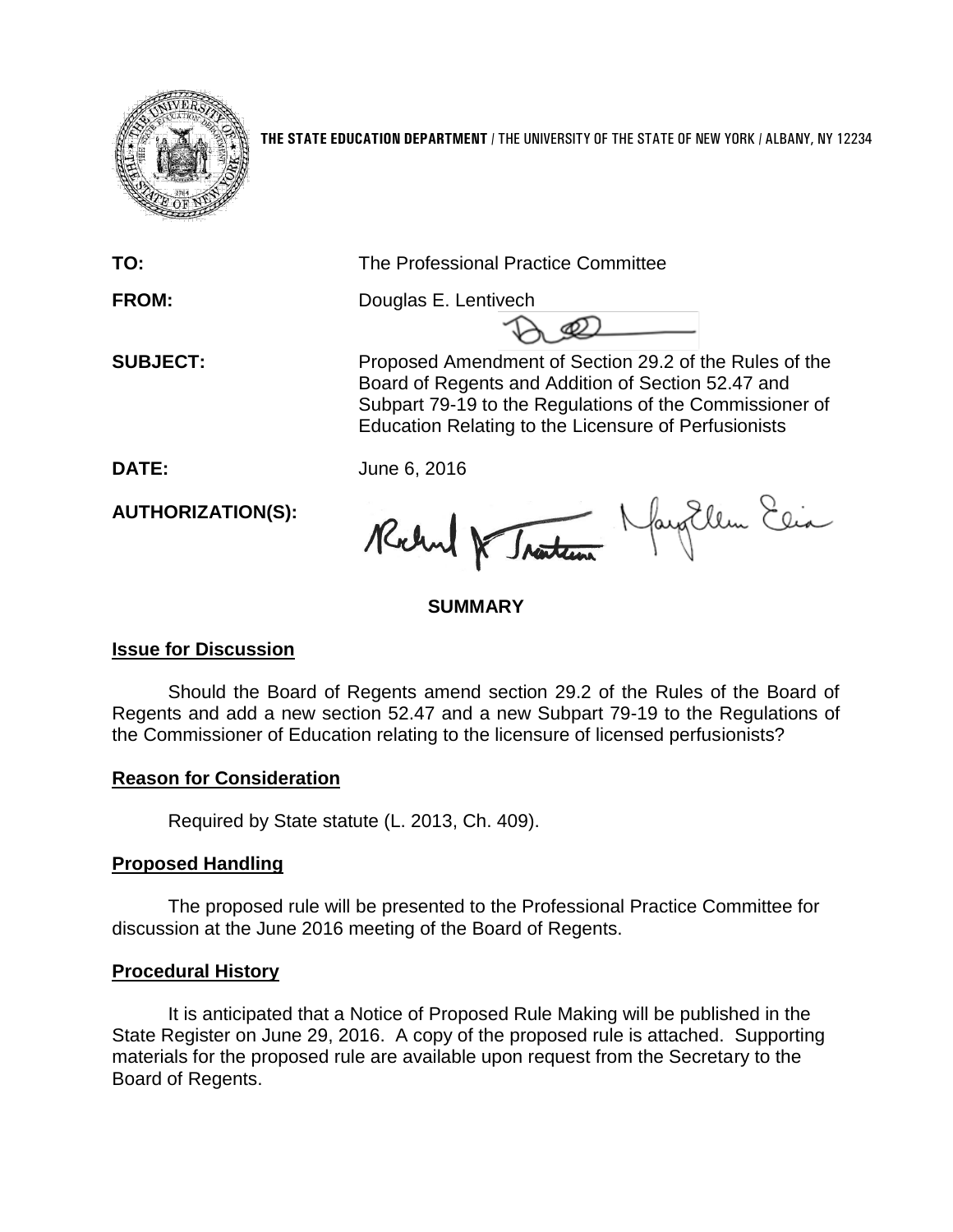#### **Background Information**

A perfusionist is a highly specialized and highly skilled health care professional whose primary responsibility is to operate a heart-lung machine during open-heart surgery. In this capacity, a perfusionist is the the only health professional with specialized training on the machinery and with the technology used to replace and support the patient's circulatory and respiratory functions. During surgery, at the direction of the cardiac surgeon, the perfusionist redirects the circulation of a patient's blood outside of his or her body and through artificial organs (heart, lung, and kidney) to temporarily relieve the patient of his or her dependence of his or her own organs. Perfusionists administer medications to stop the patient's heartbeat and protect the heart while it is stopped. Perfusionists also reanimate the heart and are skilled at transferring the vital life-sustaining circulatory responsibilities back to the patient when the surgery is complete. Perfusionists are also experts in ventricular assist devices, artificial hearts, and membrane lungs. Perfusionists are skilled at interpreting patient data and managing patient circulatory and respiratory functions. Because the skills of the perfusionist are so specialized, they are an essential member of the surgical team and play a key role during transport of patients and organs supported by extracorporeal and intracorporeal technologies.

Chapter 409 of the Laws of 2013 amended the Education Law by adding Article 134, which establishes and defines the practice of the profession of perfusion, effective October 21, 2016. Previously, changes to the Education Law that required certain laboratory tests to be performed by licensed professionals had the unintended consequence of prohibiting perfusionists from independently performing tests essential to the proper operation of machines they operate during surgery. This forced perfusionists to get another licensed professional (a clinical laboratory technologist) to perform tests that they had previously performed independently while monitoring their machines. This situation created a risk of error in the operating room, and led to delays in surgery. To address this situation, Chapter 479 of the Laws of 2012, amended the Education Law by adding a new subdivision (9) to section 8609 of the Education Law, which allows perfusionists, through a temporary permit structure, to independently perform laboratory tests necessary to their job of running machines essential to certain procedures, including, but not limited to, open heart surgery and organ transplants. This temporary permit structure was set to expire on July 1, 2014. However, Chapter 409 extends this authorization to October 21, 2018. At that time, perfusionists will be able to apply to become licensed by the Department and, once licensed, they will be authorized by law to conduct the appropriate tests and use the equipment necessary to perform said tests.

The purpose of Chapter 409 is to establish the new profession of perfusion and to establish the licensure requirements for licensed perfusionists to perform perfusion services. Chapter 409 defines the practice of perfusion as the provision of extracorporeal or intracorporeal patient care services to support or replace the circulatory or respiratory function of a patient, including the administration of pharmacological and therapeutic agents, and blood products, and the management, treatment and monitoring of the physiological status of a patient during the operation of extracorporeal circulation equipment or intracorporeal equipment that replaces or support circulatory or respiratory functions. Chapter 409 further provides that all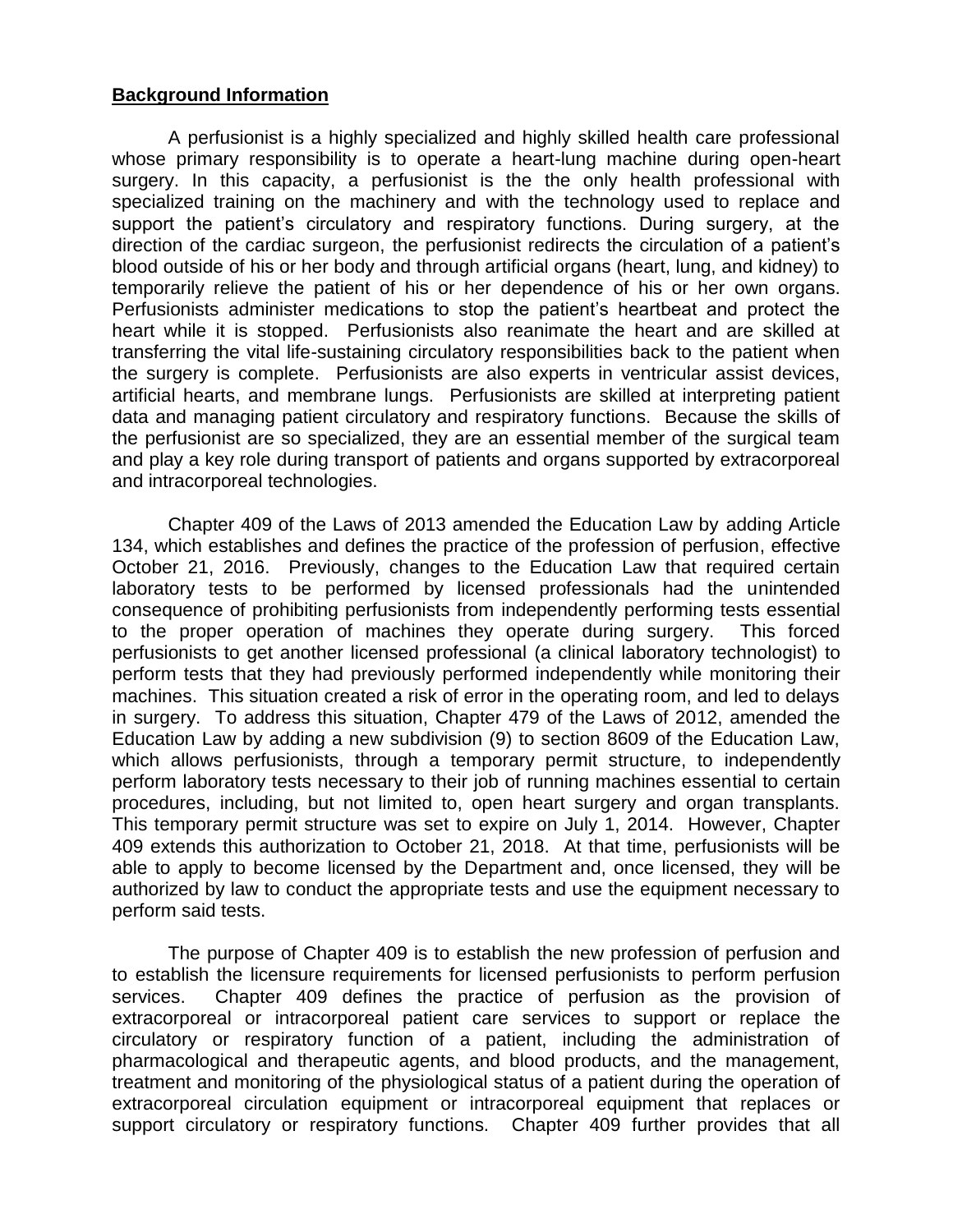perfusion services must be performed pursuant to the order and direction of a physician. In addition, Chapter 409 provides that perfusion services may be performed in a general hospital licensed pursuant to Article 28 of the Public Health Law or during the transport of patients or organs supported by extracorporeal or intracorporeal equipment.

Chapter 409 establishes the education, experience, examination, age, moral character and fee requirements for applicants seeking licensure as a licensed perfusionist. It also provides a grandparenting licensure pathway for individuals who meet the requirements for licensure as a licensed perfusionist except for examination, experience and education, if they submit an application to the Department on or before October 20, 2018 and meet one of the following sets of requirements: (1) they have practiced as a perfusionist for five years in the past 10 years in an inpatient unit that provides cardiac surgery services in a hospital approved by the Department of Health or a substantially equivalent accrediting body acceptable to the State Committee for Perfusion and the Department at least three of such years of experience having occurred during the past five years; or (2) they possess certification from a national certification organization acceptable to the State Committee for Perfusion and the Department and have been employed as a perfusionist for three of the past five years. Although this pathway will expire on October 20, 2018, the licenses issued under it will not.

The proposed amendment to subdivision (a) of section 29.2 of the Rules of the Board of Regents adds the profession of perfusion to the list of health care professions that are subject to its unprofessional conduct provisions.

The proposed addition of section 52.47 to the Regulations of the Commissioner of Education establishes the program registration requirements for professional education programs. These requirements include registration and curriculum requirements for programs offered in New York State that lead to licensure as a licensed perfusionist. The proposed amendment requires professional perfusionist education programs to be a program in perfusion or a substantially equivalent program as determined by the Department leading to a baccalaureate or higher degree; or a credit bearing certificate program in perfusion acceptable to the Department which ensures that each student holds a baccalaureate or higher degree; and which must include course content in each of the following subjects or their equivalent as determined by the department: (1) heart-lung bypass for patients undergoing heart surgery; (2) long-term supportive extracorporeal circulation; (3) monitoring of the patient undergoing extracorporeal circulation; (4) autotransfusion; and (5) special applications of the technology related to the practice of perfusion. The proposed amendment also requires licensure qualifying programs to include a supervised clinical experience, which is appropriate to the practice of perfusion, as such practice is defined in subdivision (3) of section 6630 of the Education Law, and incorporates and requires performance of an adequate number and variety of circulation procedures.

Additionally, the proposed addition of Subpart 79-19 to the Regulations of the Commissioner of Education establishes the requirements for licensure as a licensed perfusionist, which include, but are not limited to, education, experience, examination, fee and limited permit requirements, as well as the requirements for the grandparenting licensure pathway.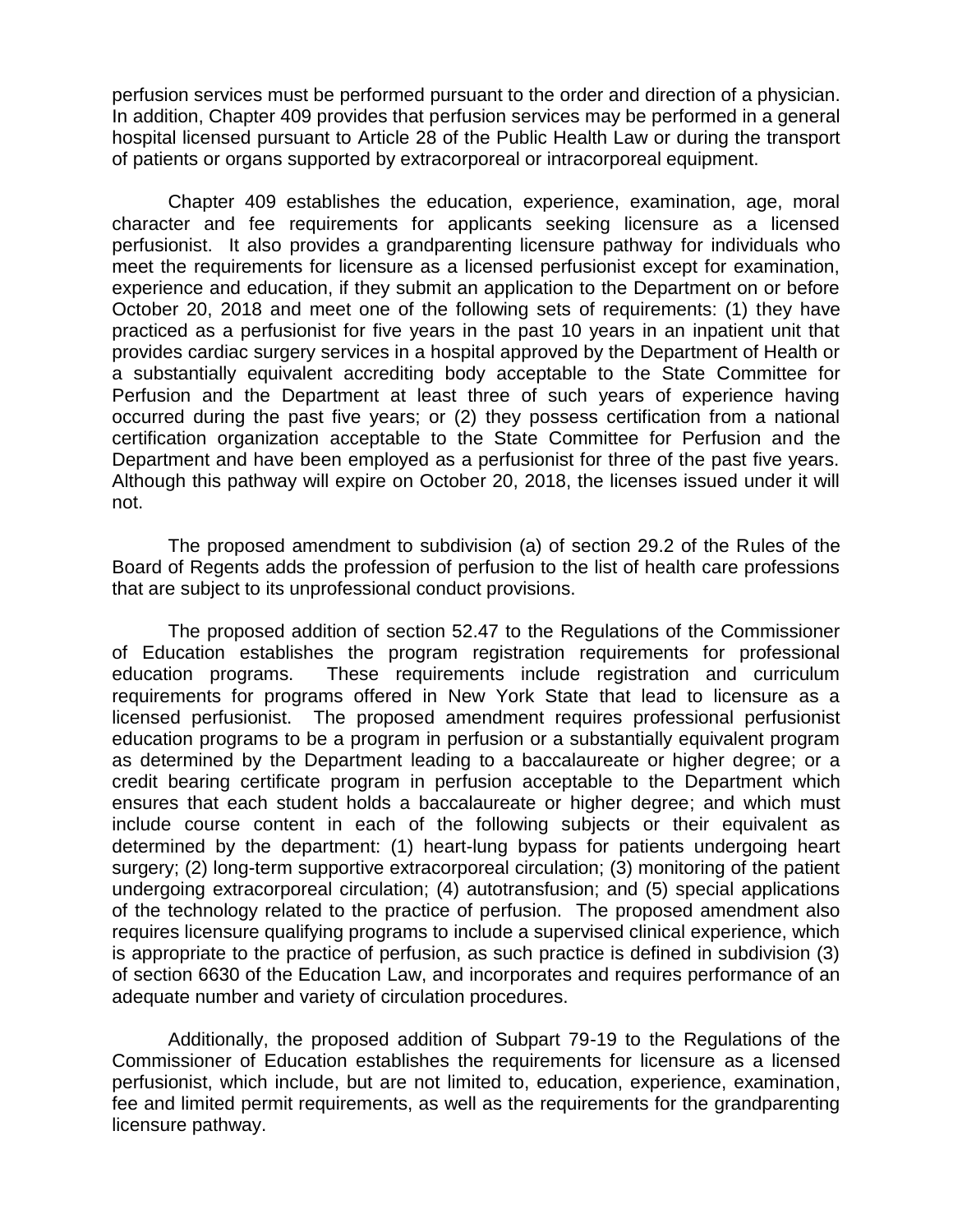# **Timetable for Implementation**

It is anticipated that the proposed rule will be presented for adoption at the September 2016 Regents meeting. If adopted at the September meeting, the proposed amendment will become effective October 21, 2016, which is the effective date of the statute.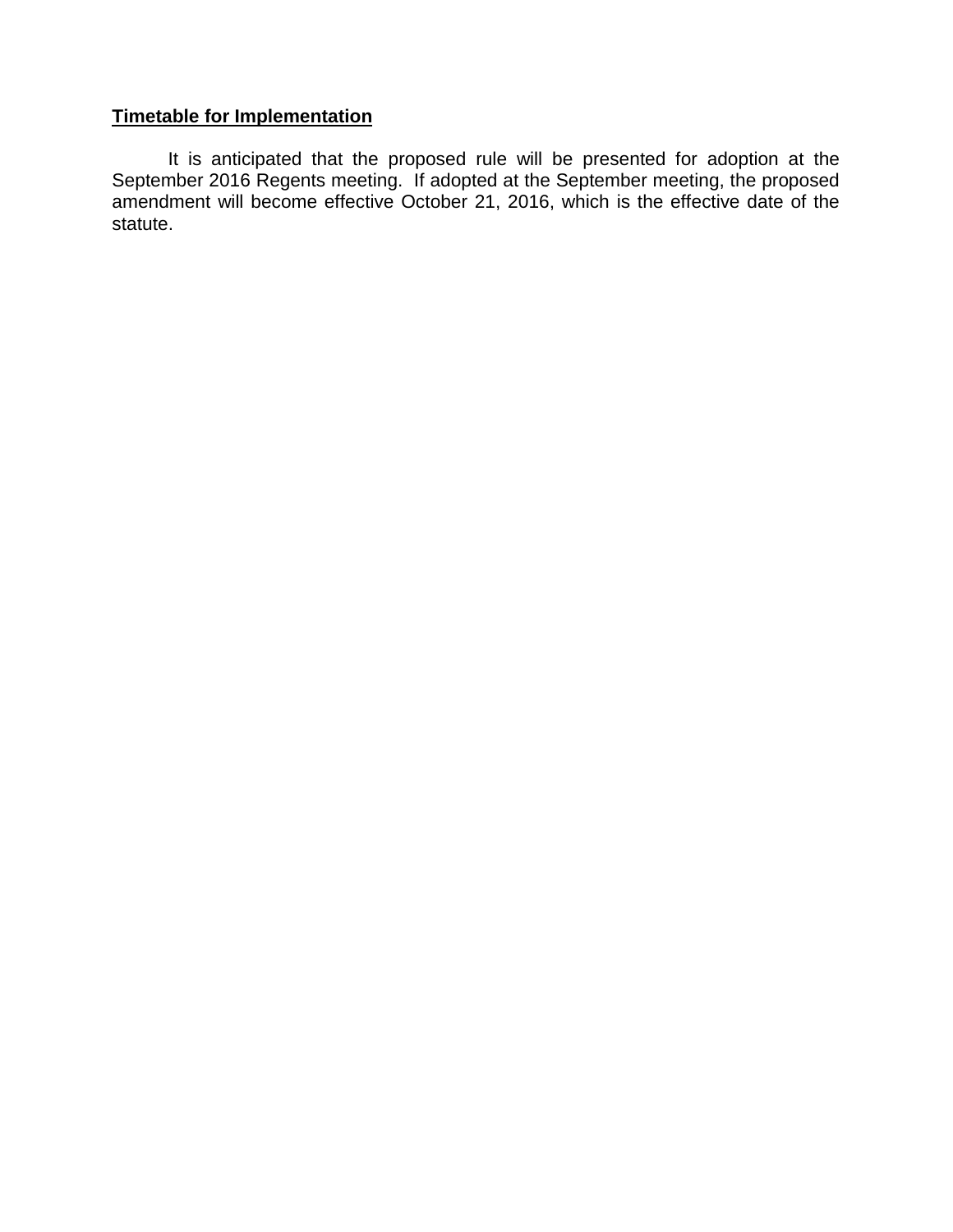# AMENDMENT TO THE RULES OF THE BOARD OF REGENTS AND THE REGULATIONS OF THE COMMISSIONER OF EDUCATION

Pursuant to sections 207, 212, 6504, 6507, 6509, 6630, 6631, 6632, 6633, 6634, 6635, and 6636 of the Education Law, Chapter 409 of the Laws of 2013, and Chapter 479 of the Laws of 2012

1. Subdivision (a) of section 29.2 of the Rules of the Board of Regents is amended, effective October 21, 2016, as follows:

(a) Unprofessional conduct shall also include, in the professions of: acupuncture, athletic training, audiology, certified behavior analyst assistant, certified dental assisting, chiropractic, creative arts therapy, dental hygiene, dentistry, dietetics/nutrition, licensed behavior analyst, licensed perfusionist, licensed practical nursing, marriage and family therapy, massage therapy, medicine, mental health counseling, midwifery, occupational therapy, occupational therapy assistant, ophthalmic dispensing, optometry, pharmacy, physical therapist assistant, physical therapy, physician assistant, podiatry, psychoanalysis, psychology, registered professional nursing, respiratory therapy, respiratory therapy technician, social work, specialist assistant, speech-language pathology (except for cases involving those professions licensed, certified or registered pursuant to the provisions of article 131 or 131-B of the Education Law in which a statement of charges of professional misconduct was not served on or before July 26, 1991, the effective date of chapter 606 of the Laws of 1991):

- $(1)$  . . .
- $(2)$  . . .
- $(3)$  . . .
- $(4)$  . . .
- $(5)$  . . .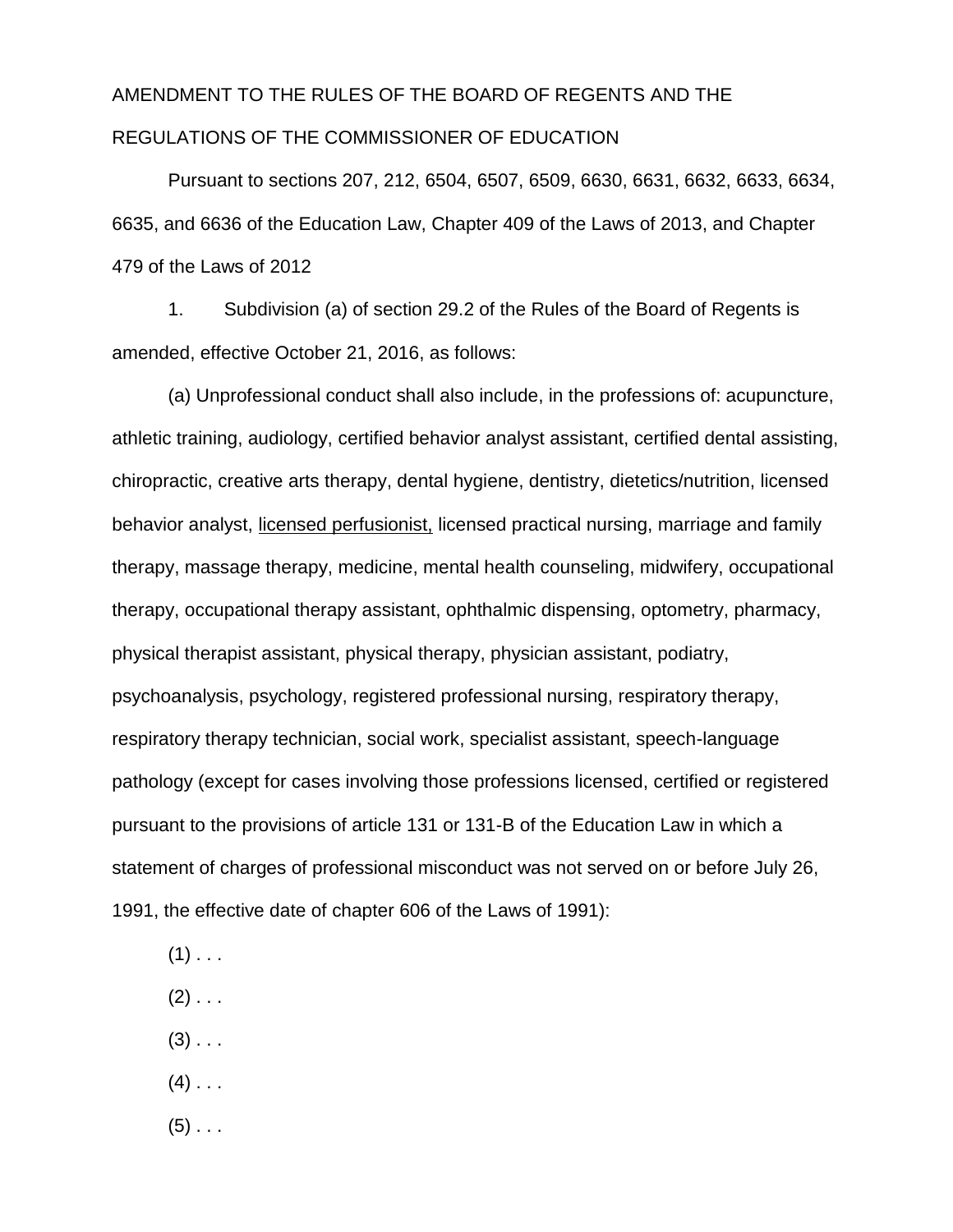$(6)$  . . .  $(7)$  . . .  $(8)$  ...  $(9)$  . . .  $(10)$  ...  $(11)$  …  $(12)$  …  $(13)$  …  $(14)$  ...

2. Section 52.47 of the Regulations of the Commissioner of Education is added, effective October 21, 2016, as follows:

§52.47 Licensed Perfusionist.

In addition to meeting all the applicable provisions of this Part, to be registered as a program recognized as leading to licensure as a licensed perfusionist, which meets the requirements of section 79-19.1 of this Title, the program shall:

(a) either:

(1) be a program in perfusion or a substantially equivalent program as

determined by the department, which leads to a baccalaureate or higher degree; or

(2) be a credit bearing certificate program in perfusion acceptable to the

department which ensures that each student holds a baccalaureate or higher degree;

(b) include course content in each of the following subjects or their equivalent as determined by the department:

(1) heart-lung bypass for patients undergoing heart surgery;

(2) long-term supportive extracorporeal circulation;

(3) monitoring of the patient undergoing extracorporeal circulation;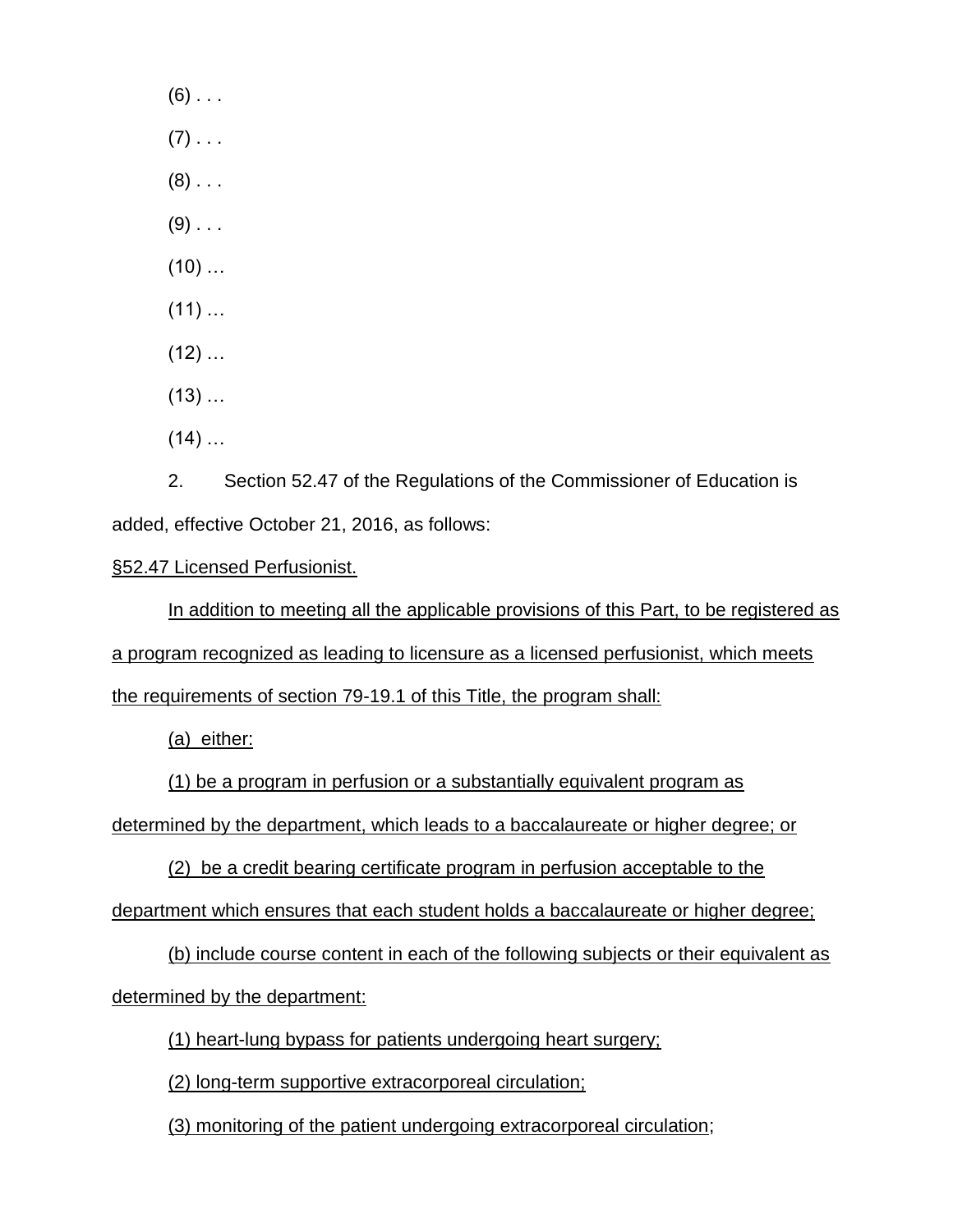(4) autotransfusion; and

(5) special applications of the technology related to the practice of perfusion; and

(c) include a supervised clinical experience, which is appropriate to the practice of perfusion, as such practice is defined in subdivision (3) of section 6630 of the Education Law, and incorporates and requires performance of an adequate number and variety of circulation procedures.

3. Subpart 79-19 of the Regulations of the Commissioner of Education is added, effective October 21, 2016, to read as follows:

# SUBPART 79-19

# LICENSED PERFUSIONISTS

§79-19.1 Professional study for licensed perfusionists.

(a) As used in this section, an acceptable accrediting body for perfusion education programs shall mean an organization acceptable to the department as a reliable authority for the purpose of accreditation of perfusion education programs at the postsecondary level, which applies its criteria for granting accreditation of programs in a fair, consistent, and nondiscriminatory manner.

(b) To meet the professional educational requirement for licensure as a perfusionist, the applicant shall present satisfactory evidence of:

(1) holding a baccalaureate or higher degree in perfusion awarded upon the successful completion of a baccalaureate or higher degree program in perfusion registered as leading to licensure pursuant to section 52.47 of this Title or accredited by an acceptable accrediting body for perfusion education programs, or a baccalaureate or higher degree program that is substantially equivalent to such a registered program as determined by the department; or

(2) both: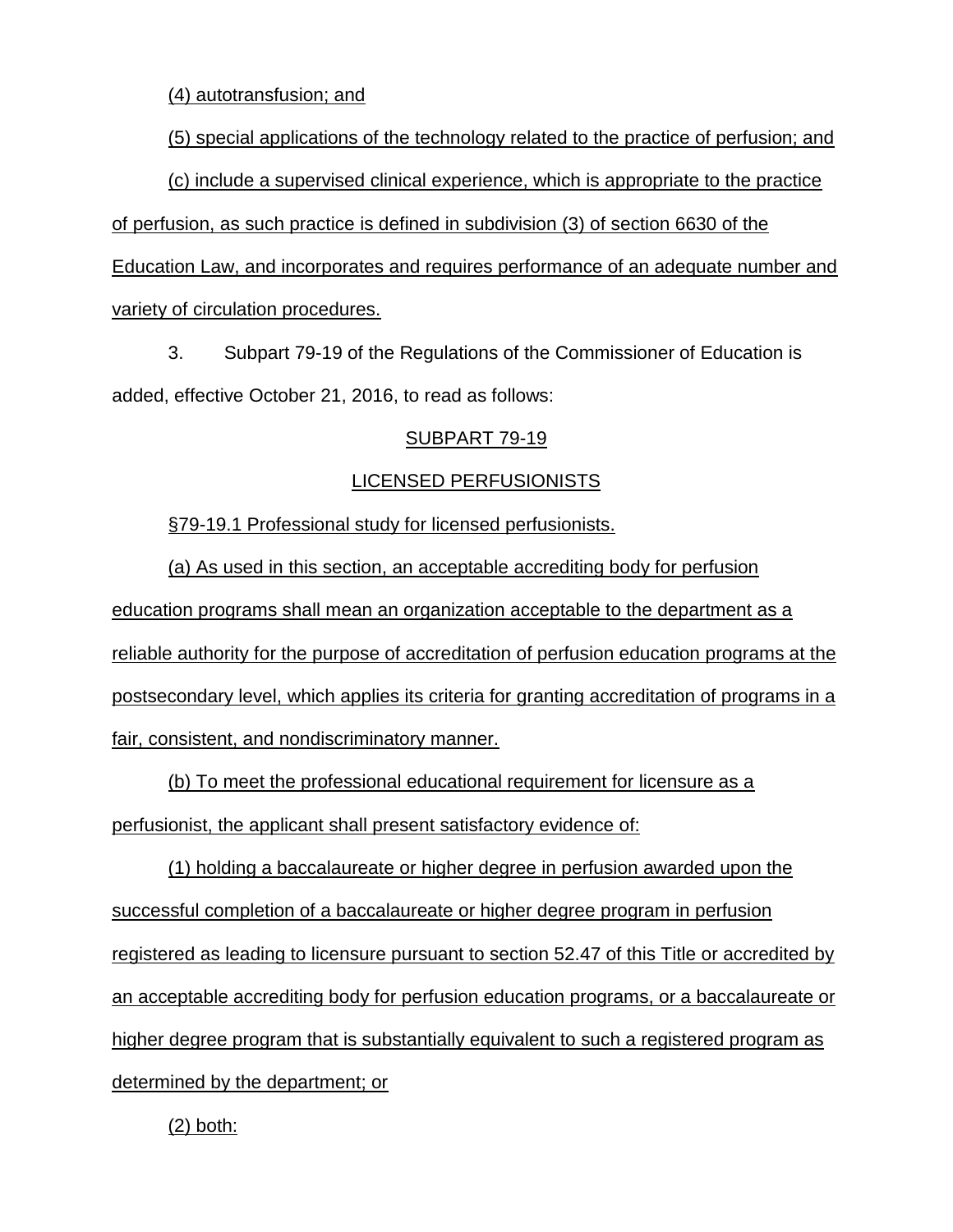(i) holding a baccalaureate or higher degree awarded upon the successful completion of a baccalaureate or higher degree program; and

(ii) completing a credit bearing certificate program in perfusion acceptable to the department which is accredited by an acceptable accrediting body for perfusion education programs or its equivalent as determined by the department; or

(3) completing, on or before October 20, 2018, a baccalaureate or higher degree and an accredited training program in perfusion acceptable the department. Such training program must be accredited by an acceptable accrediting body for perfusion education programs but need not be a credit bearing program.

§79-19.2 Licensing examinations for licensed perfusionists.

(a) Content. The licensing examination shall consist of an examination designed to test knowledge, skills and judgment relating to all areas of perfusion, including, but not limited to, the basic science of perfusion, clinical applications of perfusion, and the practice of perfusion as defined in subdivision (3) of section 6630 of the Education Law.

(b) The department may accept a passing score on an examination determined by the department to be acceptable for licensure as a licensed perfusionist.

§79-19.3 Fees.

(a) Applicants shall pay a fee of \$50 for an initial license and a fee of \$150 for the first registration period.

(b) Licensees shall pay a fee of \$150 for each triennial registration period.

§79-19.4 Limited permits.

As authorized by section 6635 of the Education Law, the department may issue a limited permit to practice perfusion in accordance with the requirements of this section.

(a) An applicant for a limited permit to practice as a licensed perfusionist shall: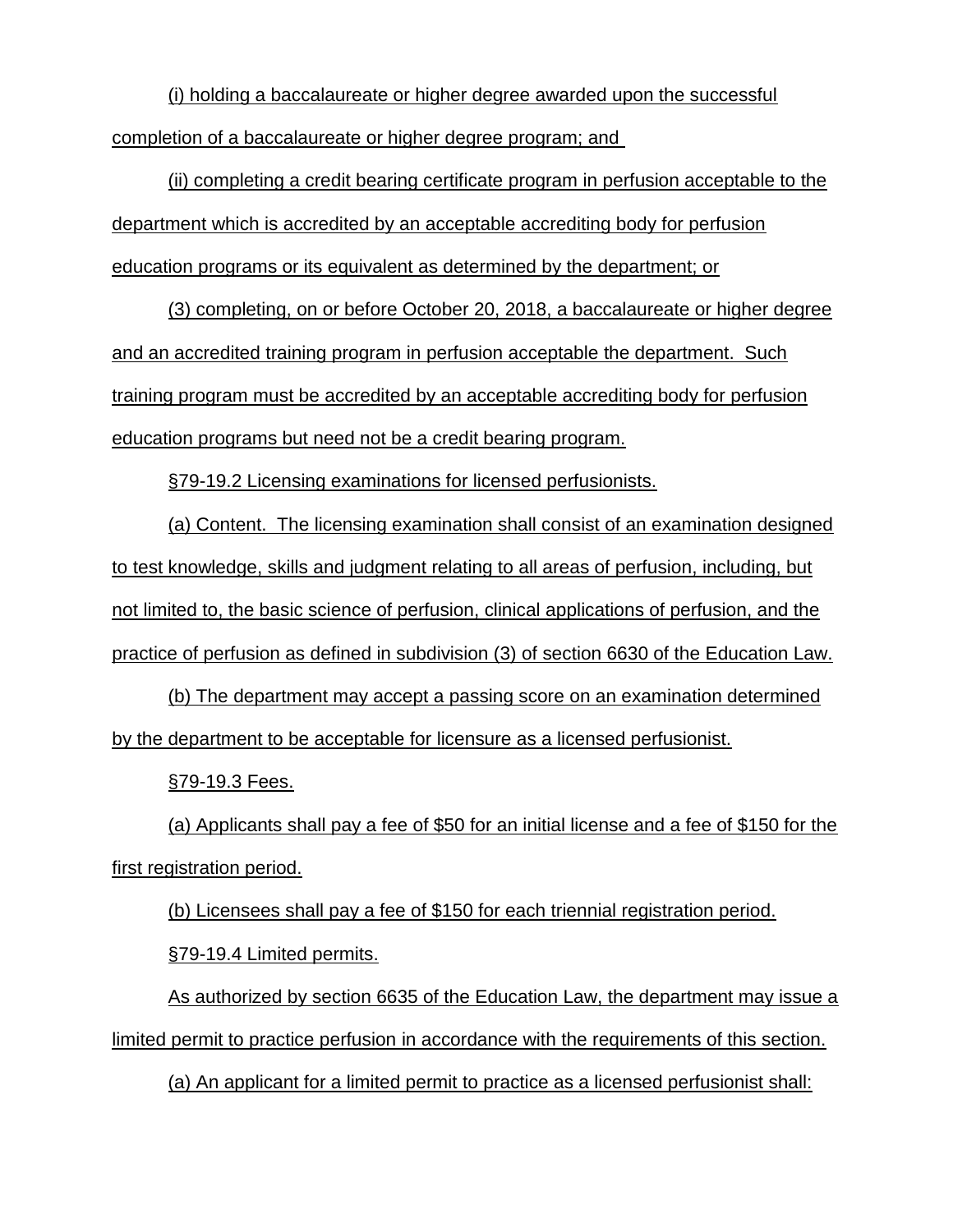(1) file an application with the department on a form prescribed by the department together with a fee of \$105 for the limited permit;

(2) meet all the requirements for licensure as a licensed perfusionist, except the examination requirement; and

(3) practice as a perfusionist only under the supervision of a licensed perfusionist and pursuant to the order and direction of a physician.

(b) The limited permit in perfusion shall be valid for a period of not more than 12 months, provided that a limited permit may be extended for an additional 12 months at the discretion of the department for good cause as determined by the department. The time authorized by such limited permit and subsequent extension shall not exceed 24 months in total.

§79-19.5 Special provisions.

(a) An individual who meets the requirements for a license as a licensed perfusionist except for examination, experience and education and who meets the requirements enumerated under paragraphs (1) or (2) of this subdivision may be licensed without meeting additional requirements provided that such individual submits an application to the department on or before October 20, 2018:

(1) applicants may be licensed if they have been practicing as a perfusionist, as defined in subdivision (3) of section 6630 of the Education Law, for five years in the past ten years in an inpatient unit that provides cardiac surgery services in a hospital approved by the department of health or a substantially equivalent accrediting body acceptable to the State Committee for Perfusion and the department. At least three of such years of experience shall have occurred during the past five years; or

(2) applicants who possess certification from a national certification organization acceptable to the State Committee for Perfusion and the department may be licensed if